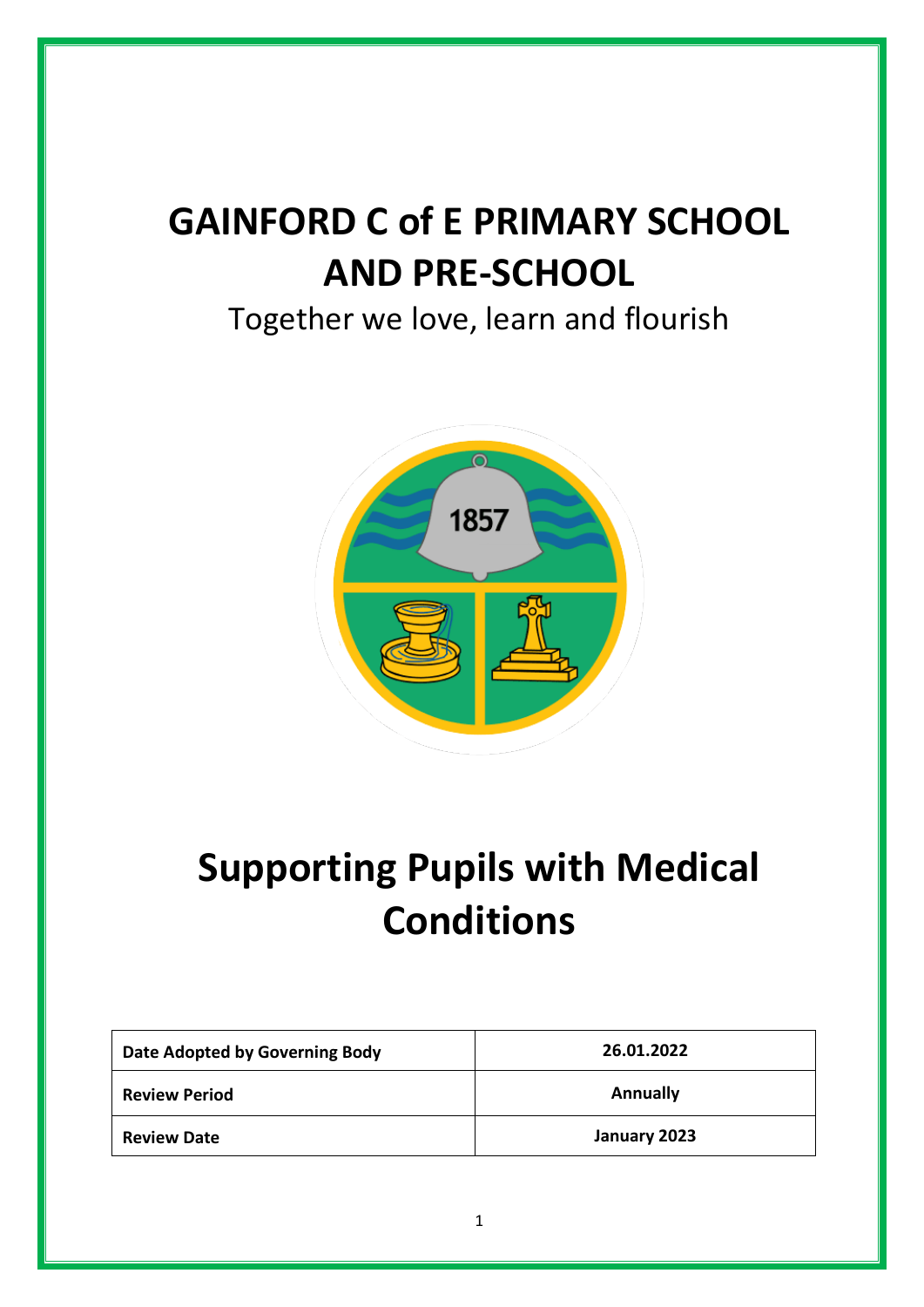Gainford CE Primary School and Pre-School wishes to ensure that pupils with medical conditions receive appropriate care and support at school. All pupils have an entitlement to a full time curriculum or as much as their medical condition allows. This policy has been developed in line with the Department for Education's statutory guidance released in April 2014 updated 11<sup>th</sup> December 2015 – "Supporting pupils at school with medical conditions" under a statutory duty form section 100 of the Children and Families Act 2014. The statutory duty came into force on 1<sup>st</sup> September 2014 [https://www.gov.uk/government/publications/supporting-pupils-at-school](https://www.gov.uk/government/publications/supporting-pupils-at-school-with-medical-conditions--3)[with-medical-conditions--3](https://www.gov.uk/government/publications/supporting-pupils-at-school-with-medical-conditions--3) The school will have regard to the statutory guidance issued. We take account of it, carefully consider it and we make all efforts to comply.

For pupils who have medical conditions that require EHC plans, compliance with the SEND code of practice (part 3 of the Children and Families Act 2014) will ensure compliance with this guidance with respect to those children.

## <https://www.gov.uk/government/publications/send-code-of-practice-0-to-25>

Ofsted places a clear emphasis on meeting the needs of pupils with SEN and disabilities, also including pupils with medical conditions.

*N.B. Early years settings should continue to apply the Statutory Framework for Early Years foundation Stage.*

- **1) Key roles and responsibilities**
- **a) The Local Authority (LA) is responsible for:**
- 1) Promoting co-operation between relevant partners regarding supporting pupils with medical conditions.
- 2) Providing support, advice /guidance and training to schools and their staff to ensure Individual Healthcare Plans (IHP) are effectively delivered.
- 3) Working with schools to ensure pupils attend full-time or make alternative arrangements for the education of pupils who need to be out of school for fifteen days or more due to a health need and who otherwise would not receive a suitable education.

# **b) The Governing Body of Gainford CE Primary School and Pre-School is responsible for:**

- 1) Ensuring arrangements are in place to support pupils with medical conditions.
- 2) Ensuring the policy is developed collaboratively across services, clearly identifies roles and responsibilities and is implemented effectively.
- 3) Ensuring that the Supporting Pupils with Medical Conditions Policy does not discriminate on any grounds including, but not limited to protected characteristics: ethnicity/national/ origin, religion or belief, sex, gender reassignment, pregnancy & maternity, disability or sexual orientation.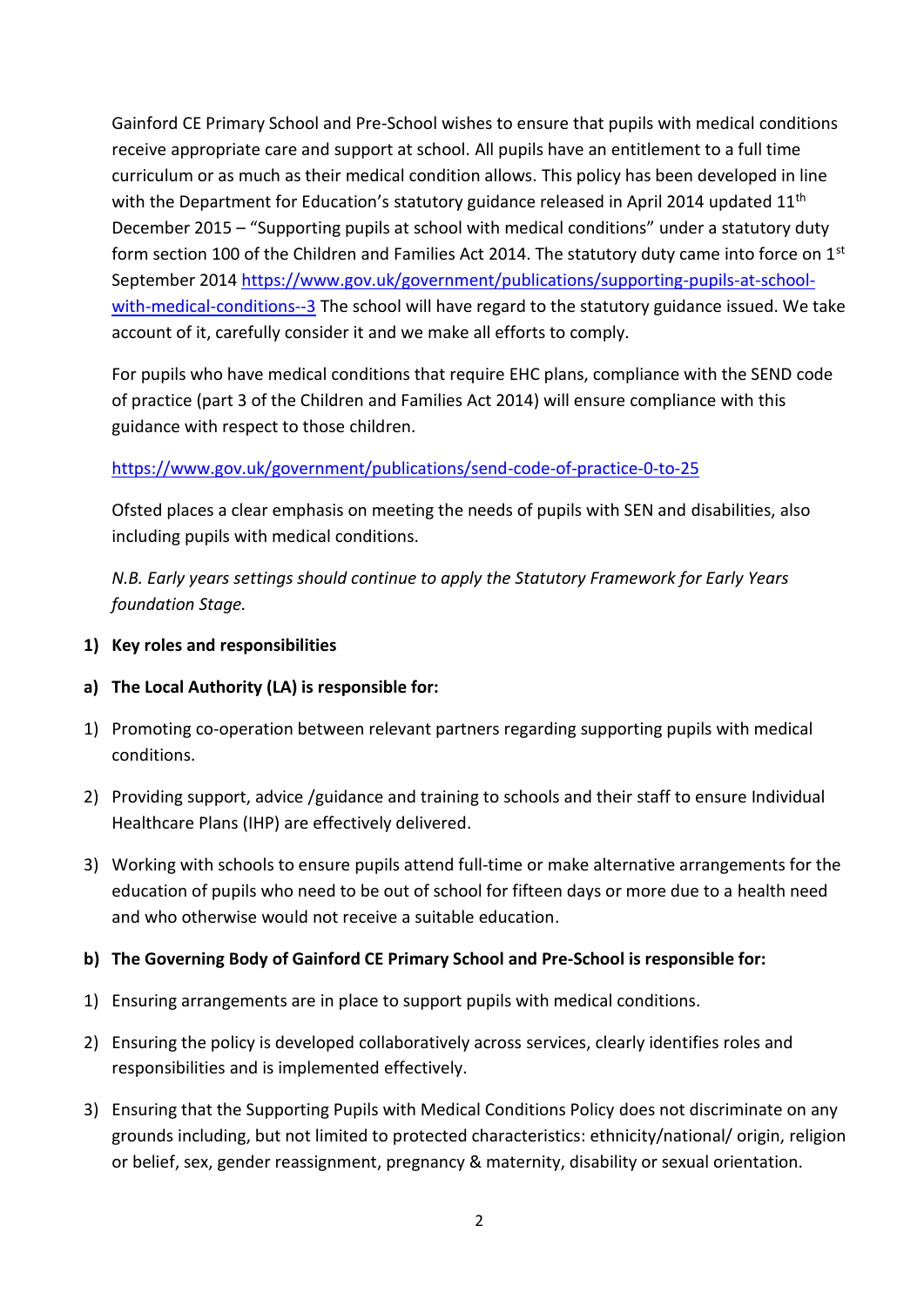- 4) Ensuring the policy covers arrangements for pupils who are competent to manage their own health needs.
- 5) Ensuring that all pupils with medical conditions are able to play a full and active role in all aspects of school life, participate in school visits / trips/ sporting activities, remain healthy and achieve their academic potential.
- 6) Ensuring that relevant training is delivered to a sufficient number of staff who will have responsibility to support children with medical conditions and that they are signed off as competent to do so. Staff to have access to information, resources and materials.
- 7) Ensuring written records are kept of, any and all, medicines administered to pupils.
- 8) Ensuring the policy sets out procedures in place for emergency situations.
- 9) Ensuring the level of insurance in place reflects the level of risk.
- 10) Handling complaints regarding this policy as outlined in the school's Complaints Policy.

#### c) **The Headteacher is responsible for:**

- 1) Ensuring the policy is developed effectively with partner agencies and then making staff aware of this policy.
- 2) The day-to-day implementation and management of the Supporting Pupils with Medical Conditions Policy and Procedures of Gainford CE Primary School and Pre-School.
- 3) Liaising with healthcare professionals regarding the training required for staff.
- 4) Identifying staff who need to be aware of a child's medical condition.
- 5) Developing Individual Healthcare Plans (IHPs).
- 6) Ensuring a sufficient number of trained members of staff are available to implement the policy and deliver IHPs in normal, contingency and emergency situations.
- 7) If necessary, facilitating the recruitment of staff for the purpose of delivering the promises made in this policy. Ensuring more than one staff member is identified, to cover holidays / absences and emergencies.
- 8) Ensuring the correct level of insurance is in place for teachers who support pupils in line with this policy.
- 9) Continuous two way liaison with school nurses and school in the case of any child who has or develops an identified medical condition.
- 10) Ensuring confidentiality and data protection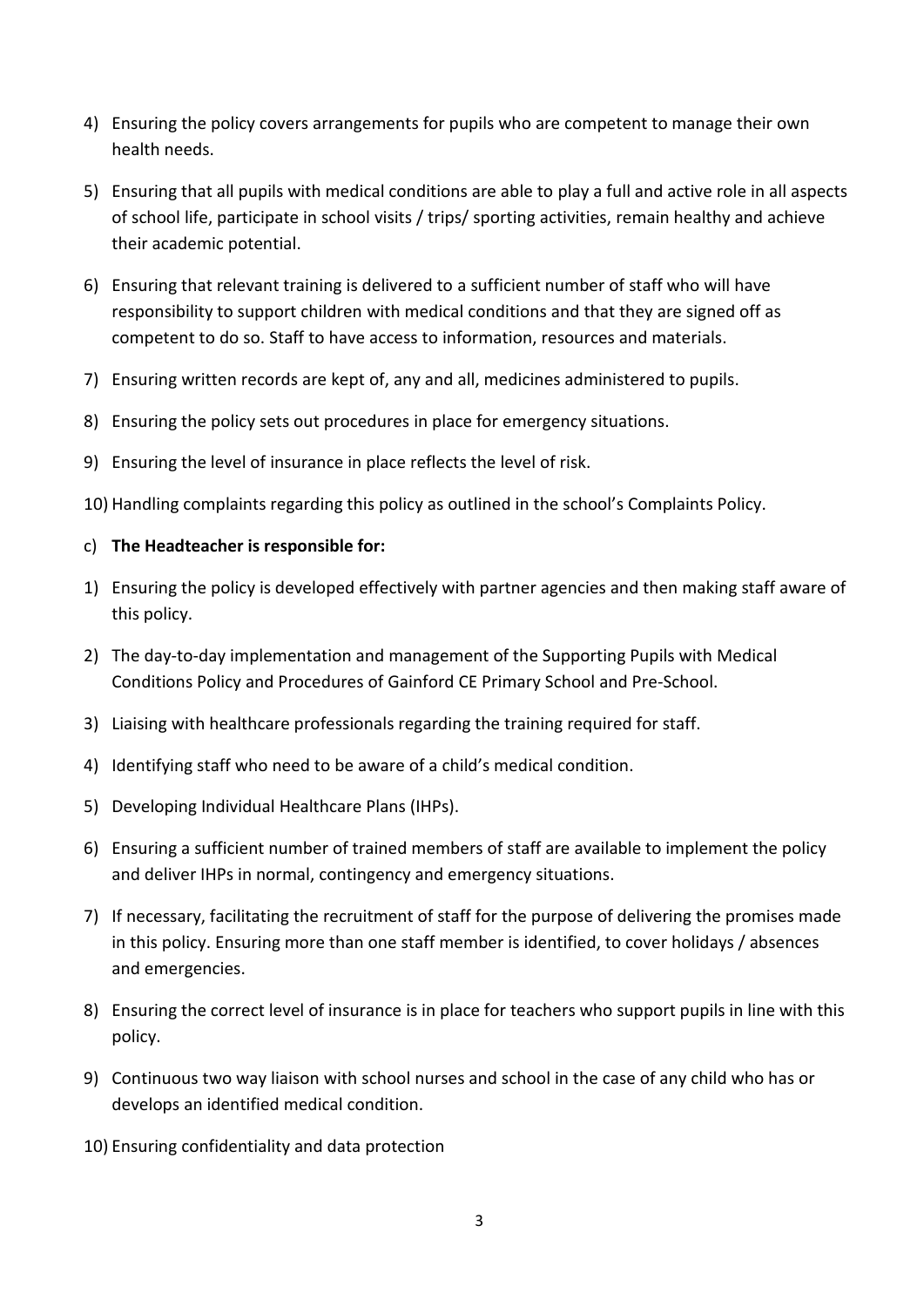- 11) Assigning appropriate accommodation for medical treatment/ care
- 12) Considering the purchase of a defibrillator.
- 13) Voluntarily holding 'spare' salbutamol asthma inhalers for emergency use.

#### d) **Staff members are responsible for:**

- 1) Taking appropriate steps to support children with medical conditions and familiarising themselves with procedures which detail how to respond when they become aware that a pupil with a medical condition needs help. *A first-aid certificate is not sufficient*.
- 2) Knowing where controlled drugs are stored and where the key is held.
- 3) Taking account of the needs of pupils with medical conditions in lessons.
- 4) Undertaking training to achieve the necessary competency for supporting pupils with medical conditions, with particular specialist training if they have agreed to undertake a medication responsibility.
- 5) Allowing inhalers, adrenalin pens and blood glucose testers to be held in an accessible location, following DfE guidance.
- e) **School nurses are responsible for:**
- 1) Collaborating on developing an IHP in anticipation of a child with a medical condition starting school.
- 2) Notifying the school when a child has been identified as requiring support in school due to a medical condition at any time in their school career.
- 3) Supporting staff to implement an IHP and then participate in regular reviews of the IHP. Giving advice and liaison on training needs.
- 4) Liaising locally with lead clinicians on appropriate support. Assisting the Headteacher in identifying training needs and providers of training.

## **f) Parents and carers are responsible for:**

- 1) Keeping the school informed about any new medical condition or changes to their child/children's health.
- 2) Participating in the development and regular reviews of their child's IHP.
- 3) Completing a parental consent form to administer medicine or treatment before bringing medication into school.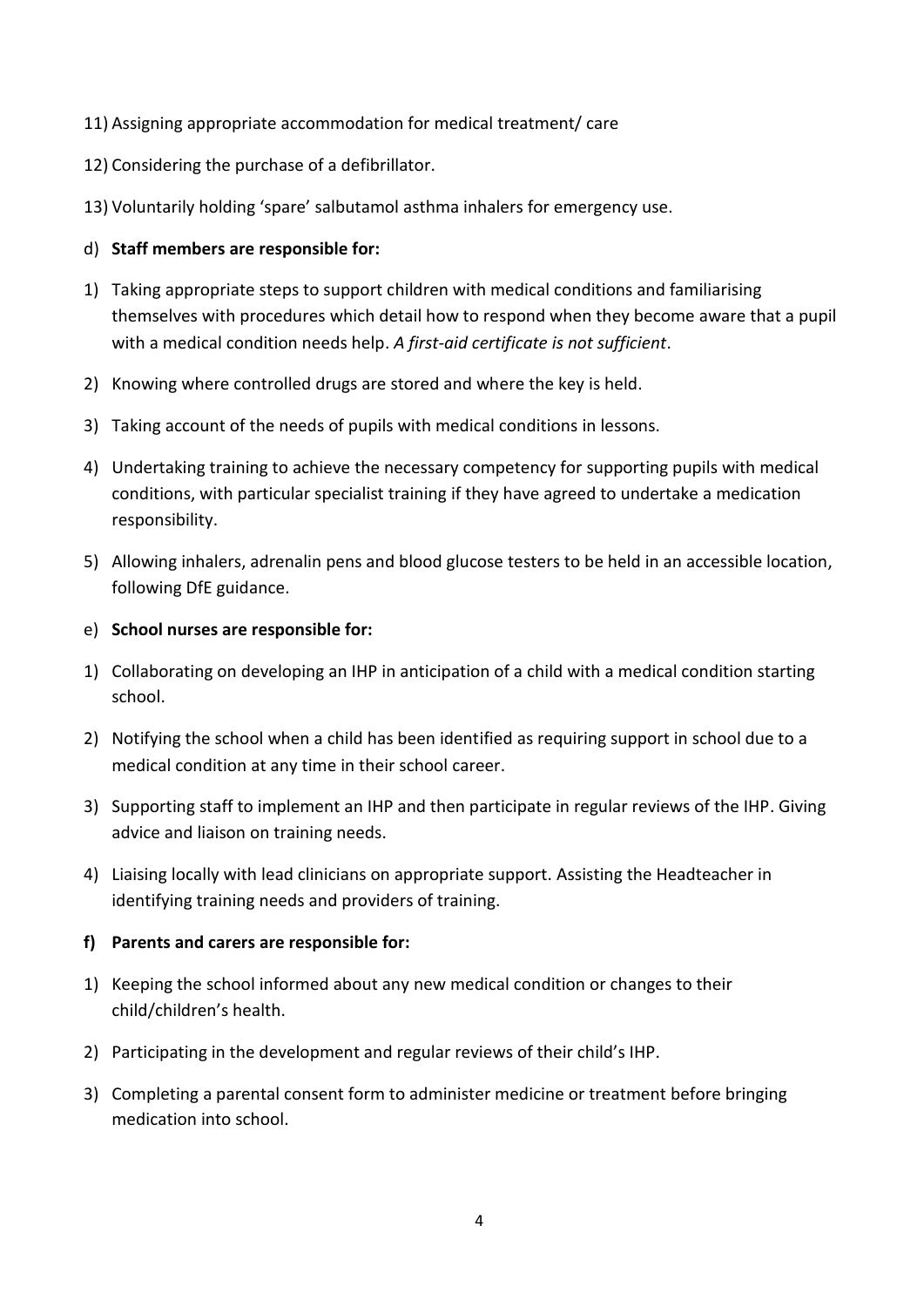- 4) Providing the school with the medication their child requires and keeping it up to date including collecting leftover medicine.
- 5) Carrying out actions assigned to them in the IHP with particular emphasis on, they or a nominated adult, being contactable at all times.

## g) **Pupils are responsible for:**

- 1) Providing information on how their medical condition affects them.
- 2) Contributing to their IHP
- 3) Complying with the IHP and self-managing their medication or health needs including carrying medicines or devices, if judged competent to do so by a healthcare professional and agreed by parents.

## **2) Training of staff**

- a) Newly appointed teachers, supply or agency staff and support staff will receive training on the 'Supporting Pupils with Medical Conditions' Policy as part of their induction.
- b) The clinical lead for each training area/session will be named on each IHP.
- c) No staff member may administer prescription medicines or undertake any healthcare procedures without undergoing training specific to the condition and signed off as competent.
- d) School will keep a record of medical conditions supported, training undertaken and a list of teachers qualified to undertake responsibilities under this policy. They will notify Health & Safety DCC, and Risk, Insurance & Governance Manager, DCC.

#### 3) **Medical conditions register /list**

- a) Schools admissions forms and annual update requests should ask for information on medical conditions. Parents must have easy pathway to inform school at any point in the school year if a condition develops or is diagnosed. Consideration could be given to seeking consent from GPs to have input into the IHP and also to share information for recording attendance.
- b) A medical conditions list or register should be kept, updated and reviewed regularly by the nominated member of staff. Each class / form tutor should have an overview of the list for the pupils in their care, within easy access.
- c) Supply staff and support staff should similarly have access on a need to know basis. Parents should be assured data sharing principles are adhered to.
- d) For pupils on the medical conditions list key stage transition points meetings should take place in advance of transferring to enable parents, school and health professionals to prepare IHP and train staff if appropriate.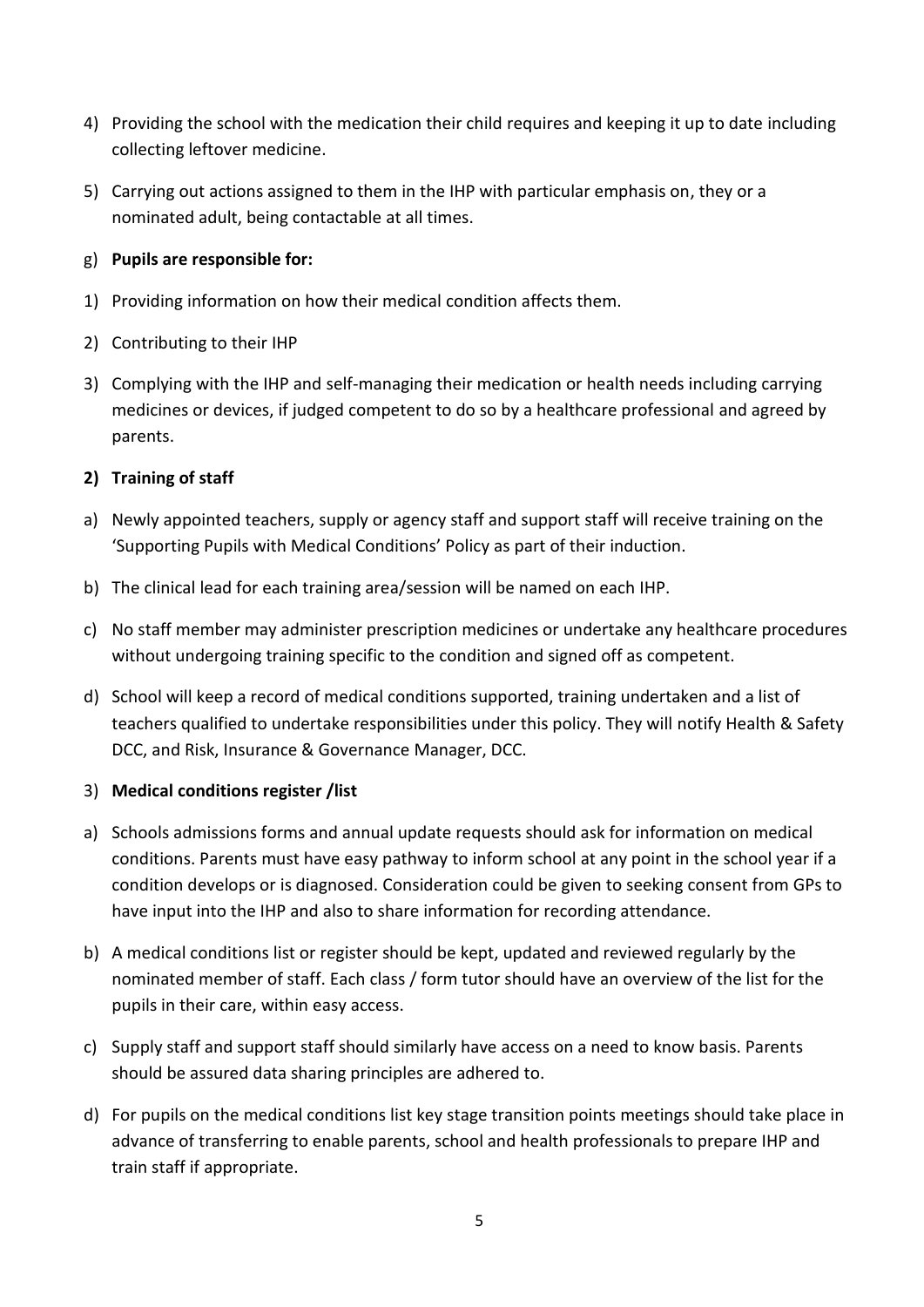## **4) Individual Healthcare Plans (IHPs)**

- a) Where necessary (Headteachers will make the final decision) an Individual Healthcare Plan (IHP) will be developed in collaboration with the pupil, parents/carers, Headteacher, Special Educational Needs Coordinator (SENCO) and medical professionals.
- *b)* IHPs will be easily accessible to all relevant staff, including supply/agency staff, whilst preserving confidentiality. Staffrooms are inappropriate locations under Information Commissioner's Office (ICO) advice for displaying IHP as visitors /parent helpers etc. may enter. If consent is sought from parents a photo and instructions may be displayed. More discreet location for storage such as Intranet or locked file is more appropriate. *P.S. However, in the case of conditions with potential life-threatening implications the information should be available clearly and accessible to everyone.*
- c) IHPs will be reviewed at least annually or when a child's medical circumstances change, whichever is sooner.
- d) Where a pupil has an Education, Health and Care plan or special needs statement, the IHP will be linked to it or become part of it.
- e) Where a child is returning from a period of hospital education or alternative provision or home tuition, collaboration between the LA /AP provider and school is needed to ensure that the IHP identifies the support the child needs to reintegrate.

## 5) **Transport arrangements**

- a) Where a pupil with an IHP is allocated school transport the school should invite a member of DCC Transport team who will arrange for the driver or escort to participate in the IHP meeting. A copy of the IHP will be copied to the Transport team and kept on the pupil record. The IHP must be passed to the current operator for use by the driver /escort and the Transport team will ensure that the information is supplied when a change of operator takes place.
- b) For some medical conditions the driver/ escort will require adequate training. For pupils who receive specialised support in school with their medical condition this must equally be planned for in travel arrangements to school and included in the specification to tender for that pupil's transport.
- c) When prescribed controlled drugs need to be sent in to school, parents will be responsible for handing them over to the adult in the car in a suitable bag or container. They must be clearly labelled with name and dose etc.
- d) Controlled drugs will be kept under the supervision of the adult in the car throughout the journey and handed to a school staff member on arrival. Any change in this arrangement will be reported to the Transport team for approval or appropriate action.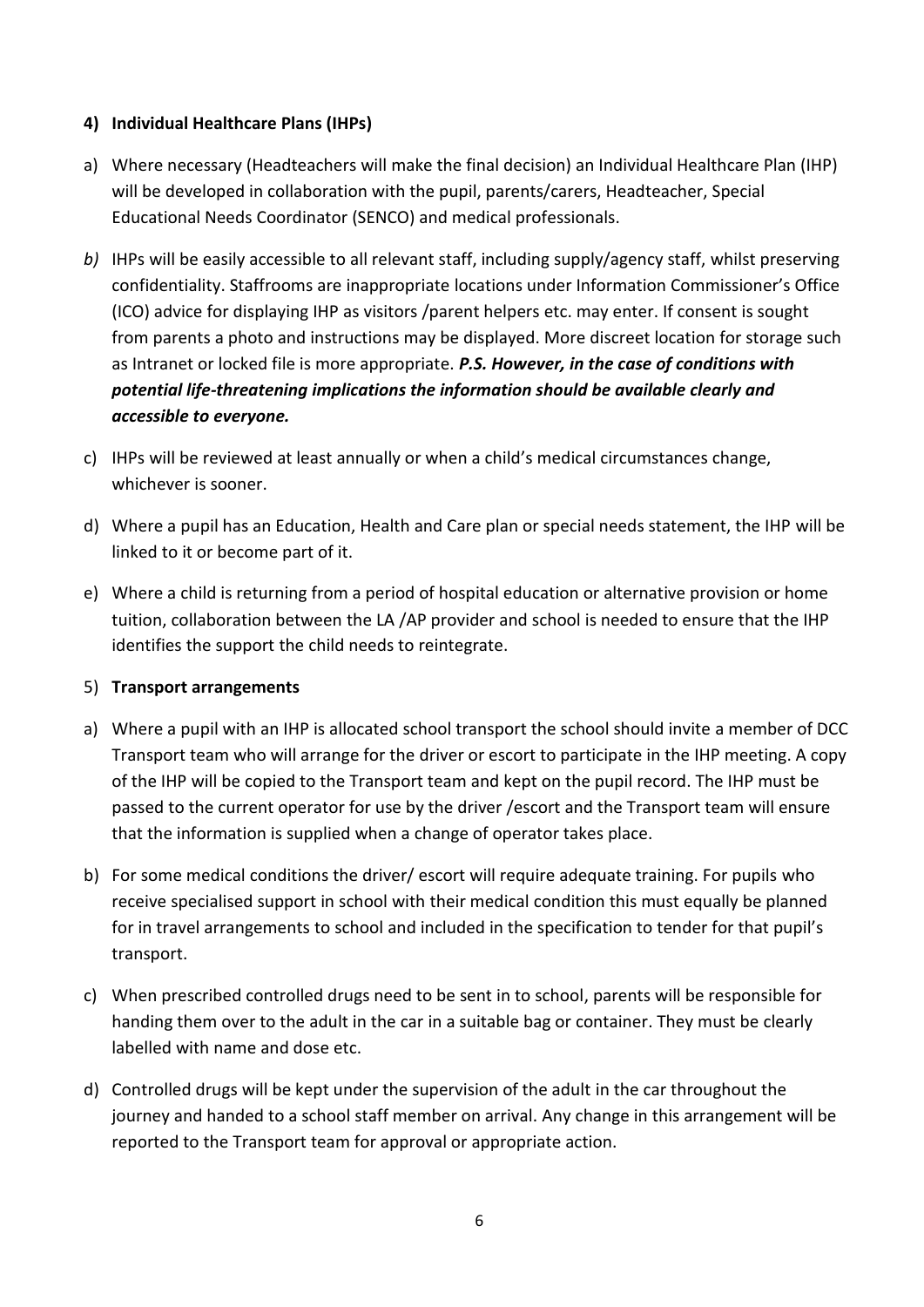### 6) **Education Health Needs (EHN) referrals**

- a) All pupils of compulsory school age who because of illness, lasting 15 days or more, would not otherwise receive a suitable full-time education are provided for under the local authority's duty to arrange educational provision for such pupils.
- b) In order to provide the most appropriate provision for the condition the EHN team accepts referrals where there is a medical diagnosis from a medical consultant.

### **7) Medicines**

- a) Where possible, unless advised it would be detrimental to health, medicines should be prescribed in frequencies that allow the pupil to take them outside of school hours.
- b) If this is not possible, prior to staff members administering any medication, the parents/carers of the child must complete and sign a parental consent to administration of medicine form.
- c) No child will be given any prescription or non-prescription medicines without written parental consent except in exceptional circumstances.
- d) Where a pupil is prescribed medication by a healthcare professional without their parents'/carers' knowledge, every effort will be made to encourage the pupil to involve their parents while respecting their right to confidentiality.
- e) No child under 16 years of age will be given medication containing aspirin without a doctor's prescription.
- f) Medicines MUST be in date, labelled, and provided in the original container (except in the case of insulin which may come in a pen or pump) with dosage instructions. Medicines which do not meet these criteria will not be administered.
- g) Usually **four** weeks' supply of the medication may be provided to the school at one time. In some cases a maximum of a term's supply may be provided for pupils with long-term conditions.
- h) A child who has been prescribed a controlled drug may legally have it in their possession if they are competent to do so, but passing it to another child for use is an offence. Monitoring arrangements may be necessary. Schools should otherwise keep controlled drugs that have been prescribed for a pupil securely stored in a non-portable container and only named staff should have access. Controlled drugs should be easily accessible in an emergency.
- i) Medications will be stored in the filing cabinet in the main office, or in the fridge in the staff room.
- j) Any medications left over at the end of the course will be returned to the child's parents.
- k) Written records will be kept of any medication administered to children.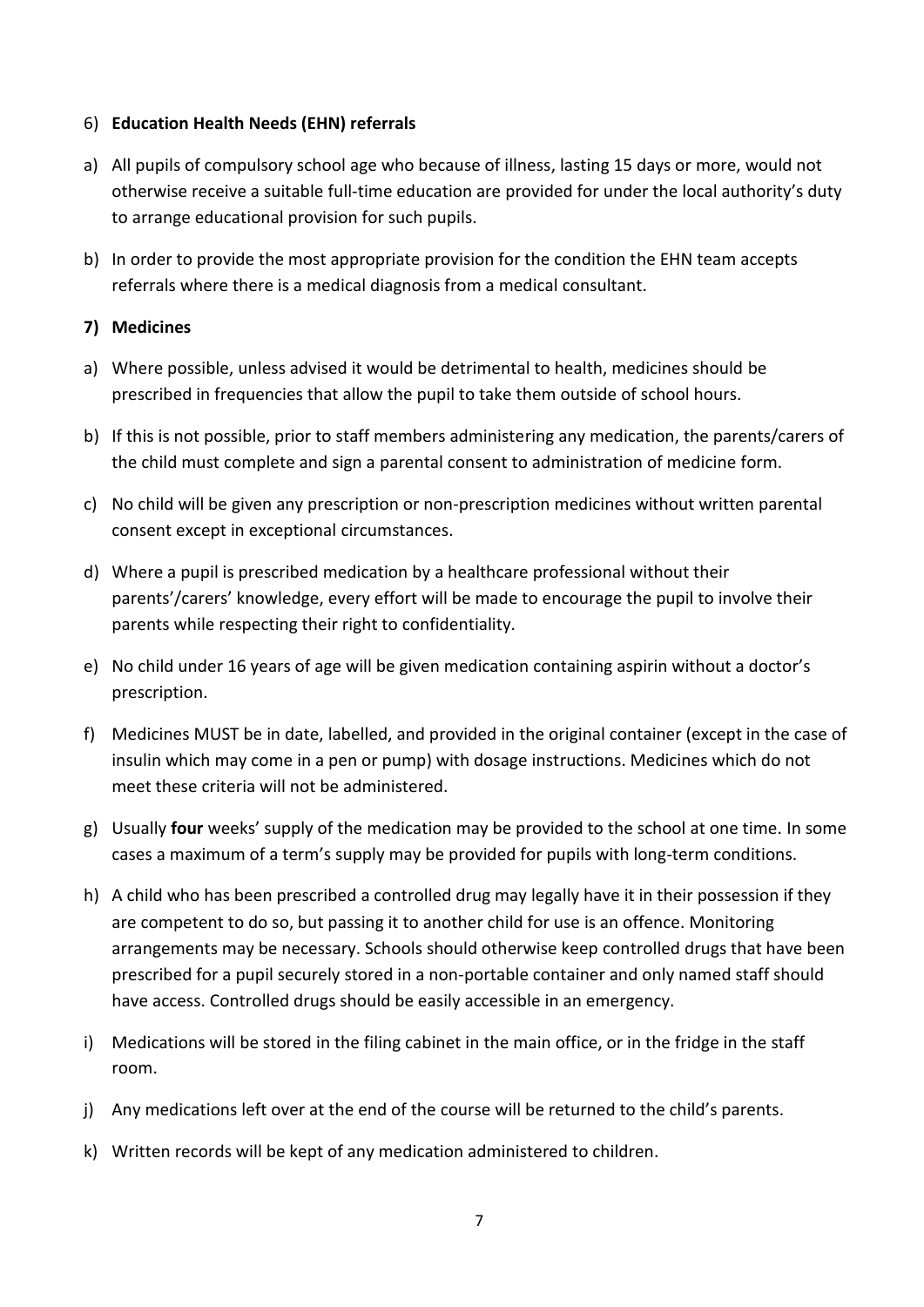- l) Pupils will never be prevented from accessing their medication.
- m) Emergency salbutamol inhaler kits may be kept voluntarily by school.
- n) General posters about medical conditions (diabetes, asthma, epilepsy etc.) are recommended to be visible in the staff room
- o) Gainford CE Primary School and Pre-School cannot be held responsible for side effects that occur when medication is taken correctly.
- p) Staff will not force a pupil, if the pupil refuses to comply with their health procedure, and the resulting actions will be clearly written into the IHP which will include informing parents.

## **8) Emergencies**

- a) Medical emergencies will be dealt with under the school's emergency procedures which will be communicated to all relevant staff so they are aware of signs and symptoms.
- b) Pupils will be informed in general terms of what to do in an emergency such as telling a teacher.
- c) If a pupil needs to be taken to hospital, a member of staff will remain with the child until their parents arrive.

## **9) Day trips, residential visits and sporting activities**

- a) Unambiguous arrangements should be made and be flexible enough to ensure pupils with medical conditions can participate in school trips, residential stays, sports activities and not prevent them from doing so unless a clinician states it is not possible.
- b) To comply with best practice risk assessments should be undertaken, in line with H&S executive guidance on school trips, in order to plan for including pupils with medical conditions. Consultation with parents, healthcare professionals etc. on trips and visits will be separate to the normal day to day IHP requirements for the school day.

## **10) Avoiding unacceptable practice**

*Each case will be judged individually but in general the following is not considered acceptable.* 

The following behaviour is unacceptable in Gainford CE Primary School and Pre-School:

- a) Preventing children from easily accessing their inhalers and medication and administering their medication when and where necessary.
- b) Assuming that pupils with the same condition require the same treatment.
- c) Ignoring the views of the pupil and/or their parents or ignoring medical evidence or opinion.
- d) Sending pupils home frequently or preventing them from taking part in activities at school
- e) Sending the pupil to the medical room or school office alone or with an unsuitable escort if they become ill.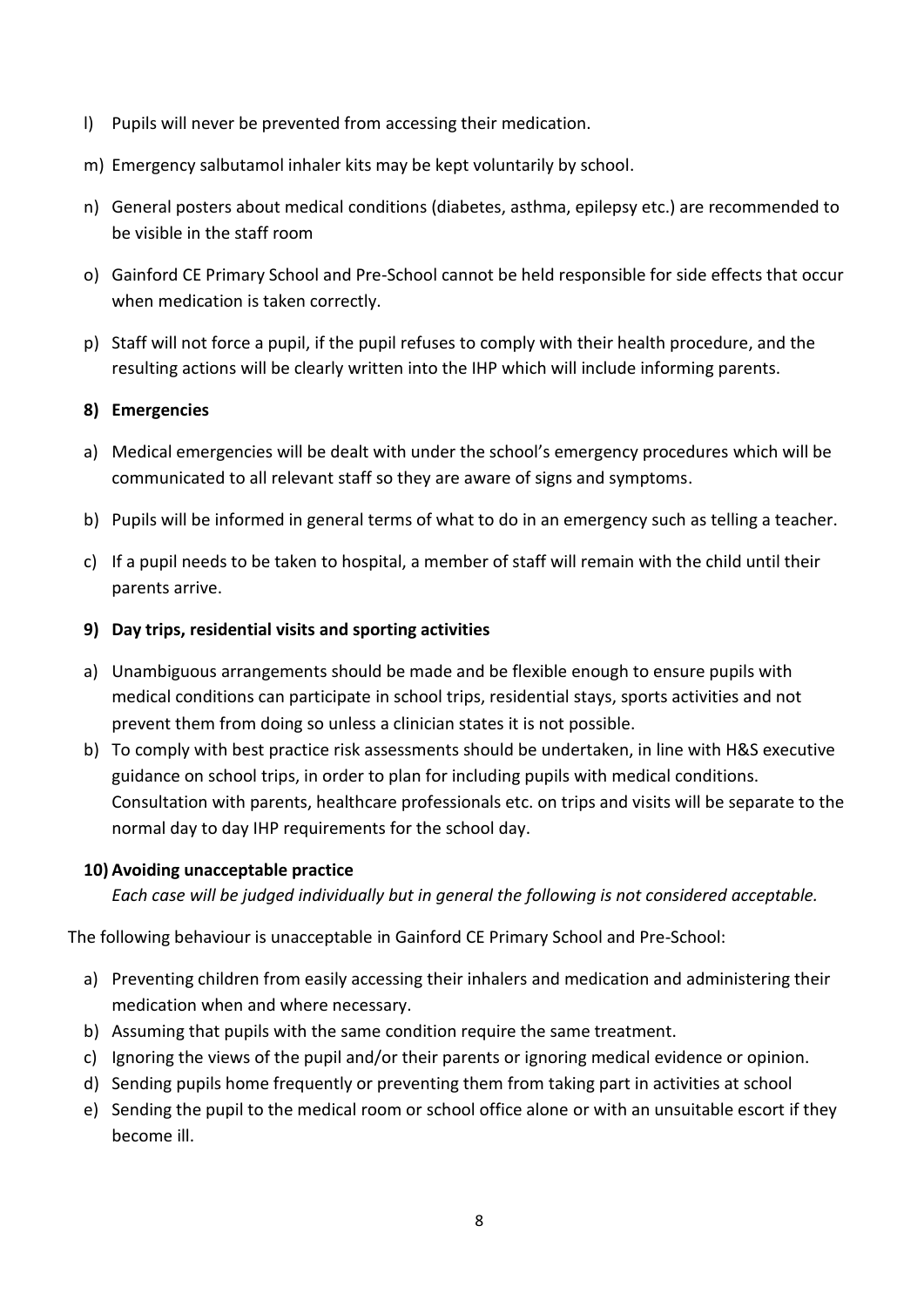- f) Penalising pupils with medical conditions for their attendance record where the absences relate to their condition.
- g) Making parents feel obliged or forcing parents to attend school to administer medication or provide medical support, including toilet issues.
- h) Creating barriers to children participating in school life, including school trips.
- i) Refusing to allow pupils to eat, drink or use the toilet when they need to in order to manage their condition.

### **11) Insurance**

- a) Teachers who undertake responsibilities within this policy will be assured by the Headteacher that are covered by the LA/school's insurance.
- b) Full written insurance policy documents are available to be viewed by members of staff who are providing support to pupils with medical conditions. Those who wish to see the documents should contact the Head.

## **12) Complaints**

- a) All complaints should be raised with the school in the first instance.
- b) The details of how to make a formal complaint can be found in the School Complaints Policy.

#### **13) Definitions**

- a) 'Parent(s)' is a wide reference not only to a pupil's birth parents but to adoptive, step and foster parents, or other persons who have parental responsibility for, or who have care of, a pupil.
- b) 'Medical condition' for these purposes is either a physical or mental health medical condition as diagnosed by a healthcare professional which results in the child or young person requiring special adjustments for the school day, either ongoing or intermittently. This includes; a chronic or short-term condition, a long-term health need or disability, an illness, injury or recovery from treatment or surgery. *Being 'unwell' and common childhood diseases are not covered.*
- c) 'Medication' is defined as any prescribed or over the counter treatment.
- d) 'Prescription medication' is defined as any drug or device prescribed by a doctor, prescribing nurse or dentist and dispensed by a pharmacist with instructions for administration, dose and storage.
- e) A 'staff member' is defined as any member of staff employed at Gainford CE Primary School and Pre-School.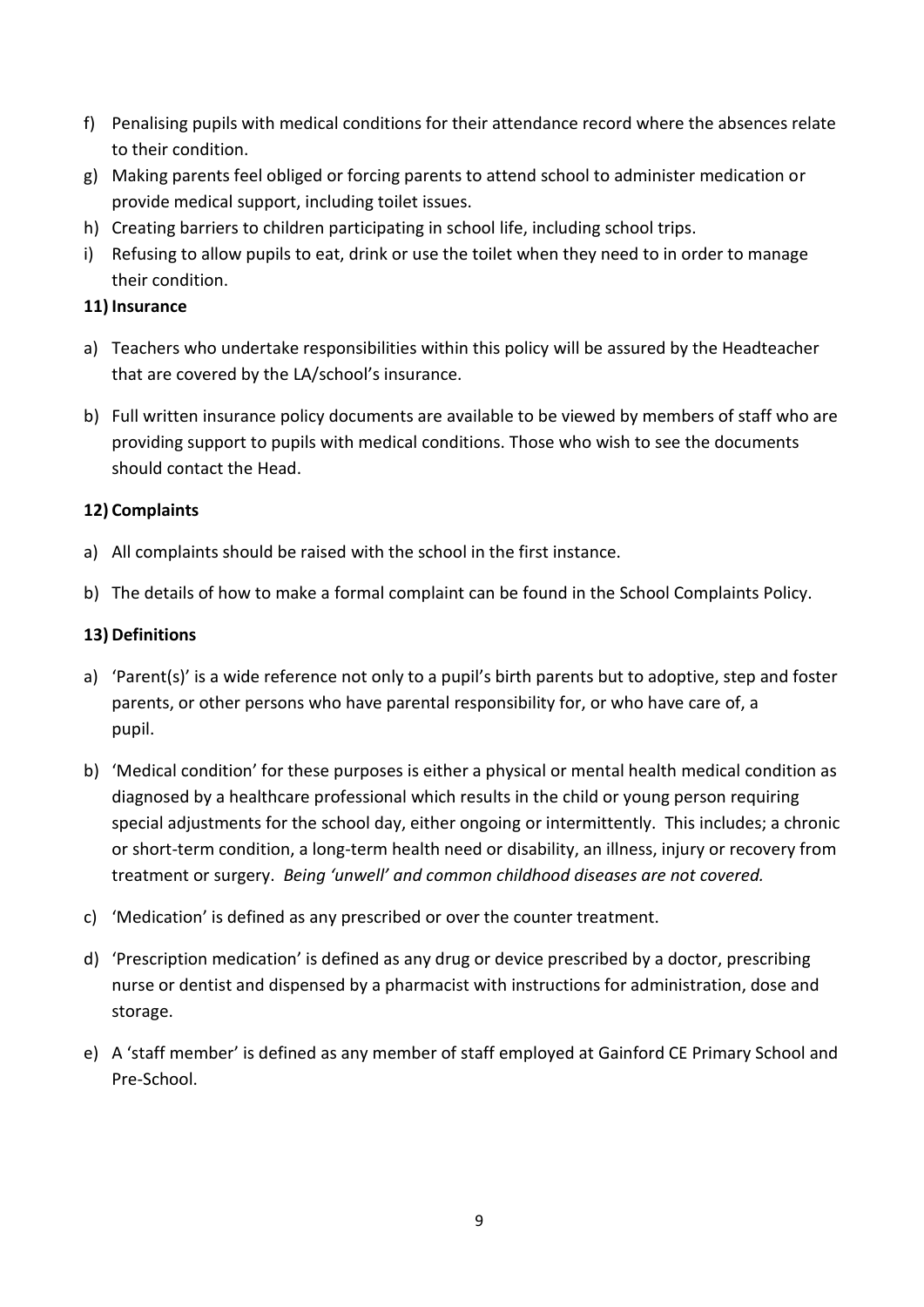### **Defibrillator kit**

A defibrillator kit is held on site at Gainford CE Primary School and Pre-School.

#### **Asthma Kit**

From 1 October 2014 UK schools are allowed to purchase a salbutamol inhaler without a prescription for use in emergencies when a child with asthma cannot access their own inhaler.

This guidance will give schools that choose to keep an emergency inhaler the basis to create a policy or protocol for using it